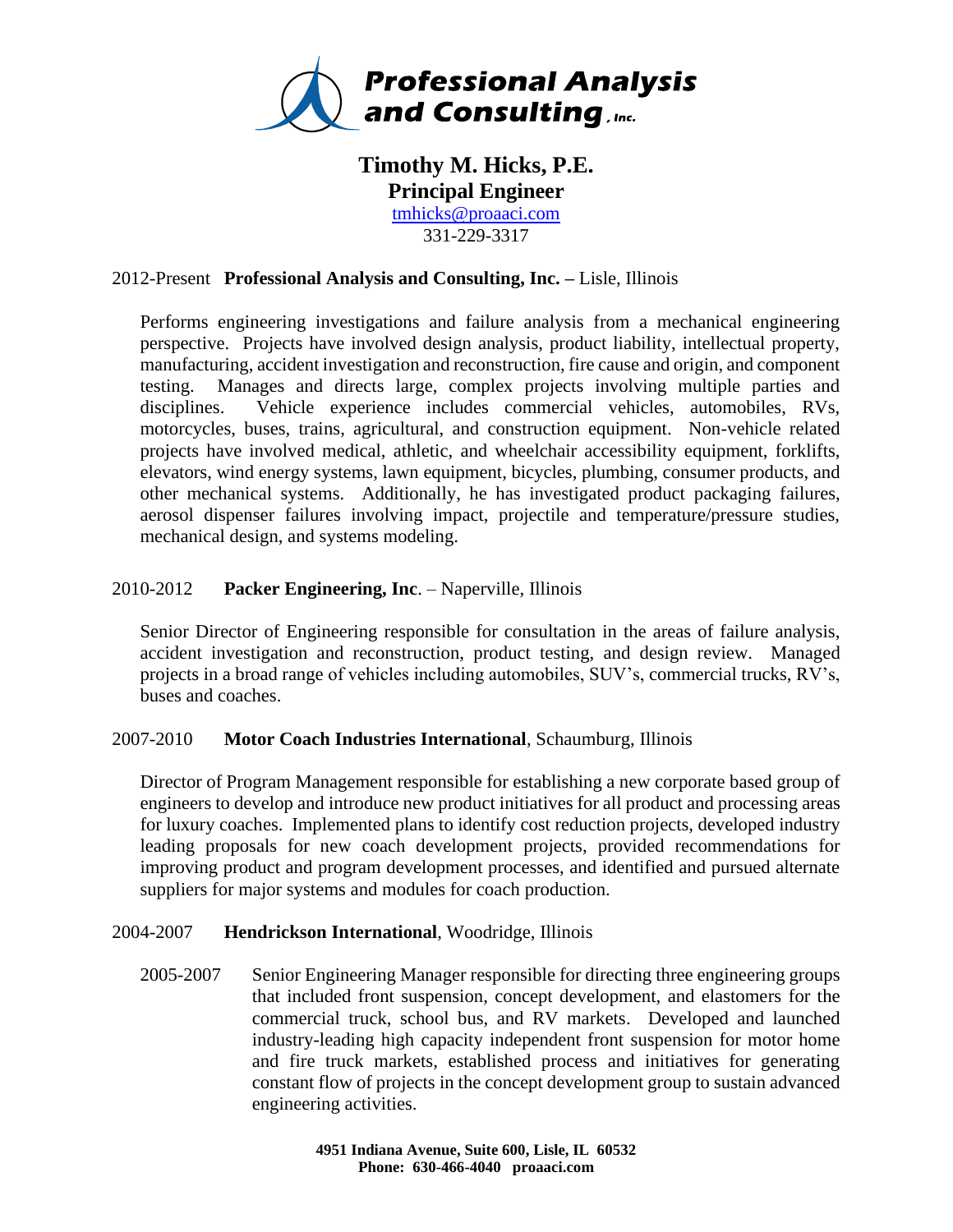2004-2005 Senior Engineering Manager responsible for Current Products and Specialty Vehicles product development and process improvement, utilizing CAD, FEA, and ADAMS simulation. Projects included cost reduction, continuous improvement, and warranty analysis for commercial and vocational trucks, school buses, and military vehicles.

#### 1998-2004 **Oxford Automotive Inc**., Troy, Michigan

- 2003-2004 Director, Product Engineering that managed product development engineers and CAD/FEA departments for automotive OEMs. Products included metal fabricated, welded, machined and stamped components and systems.
- 2003 Director, Continuous Improvement that developed corporate strategy for cost reduction initiatives utilizing lean principles and Value Analysis/Engineering techniques
- 1999-2003 Program Manager who successfully managed suspension module program for a major OEM, taking the project from concept through launch. This included design development, tooling, capital equipment development, quality planning, and manufacturing set-up.
- 1998-1999 Engineering Manager recruited to develop strategy for suspension module business growth, design development, analysis, prototyping, and validation of suspension module program for a major OEM.
- 1986-1998 **General Motors Corp.**, Lansing and Warren, Michigan, and Lordstown, Ohio

Progressed through various product engineering roles with increasing responsibilities. Areas of responsibility included product planning, validation and testing, design development, ride and handling, and new product leadership. Products included front and rear suspensions, steering, brakes, engine mounts, drive axles, bearings, ABS/ETS, fuel systems, wheels and tires, jacks and exhaust.

#### 1983-1986 **Progressive Blasting Systems**, Grand Rapids, Michigan

Machine design experience developing CAD skills, and hands on understanding of many manufacturing processes, including welding, machining, assembly, paint, and product quality.

#### **ACADEMIC**

| M.S. | Rensselaer Polytechnic Institute - Engineering Sciences<br>Management of Technology (1997)    |
|------|-----------------------------------------------------------------------------------------------|
| B.S. | Michigan Technological University - Mechanical Engineering<br>Solid Mechanics – Design (1983) |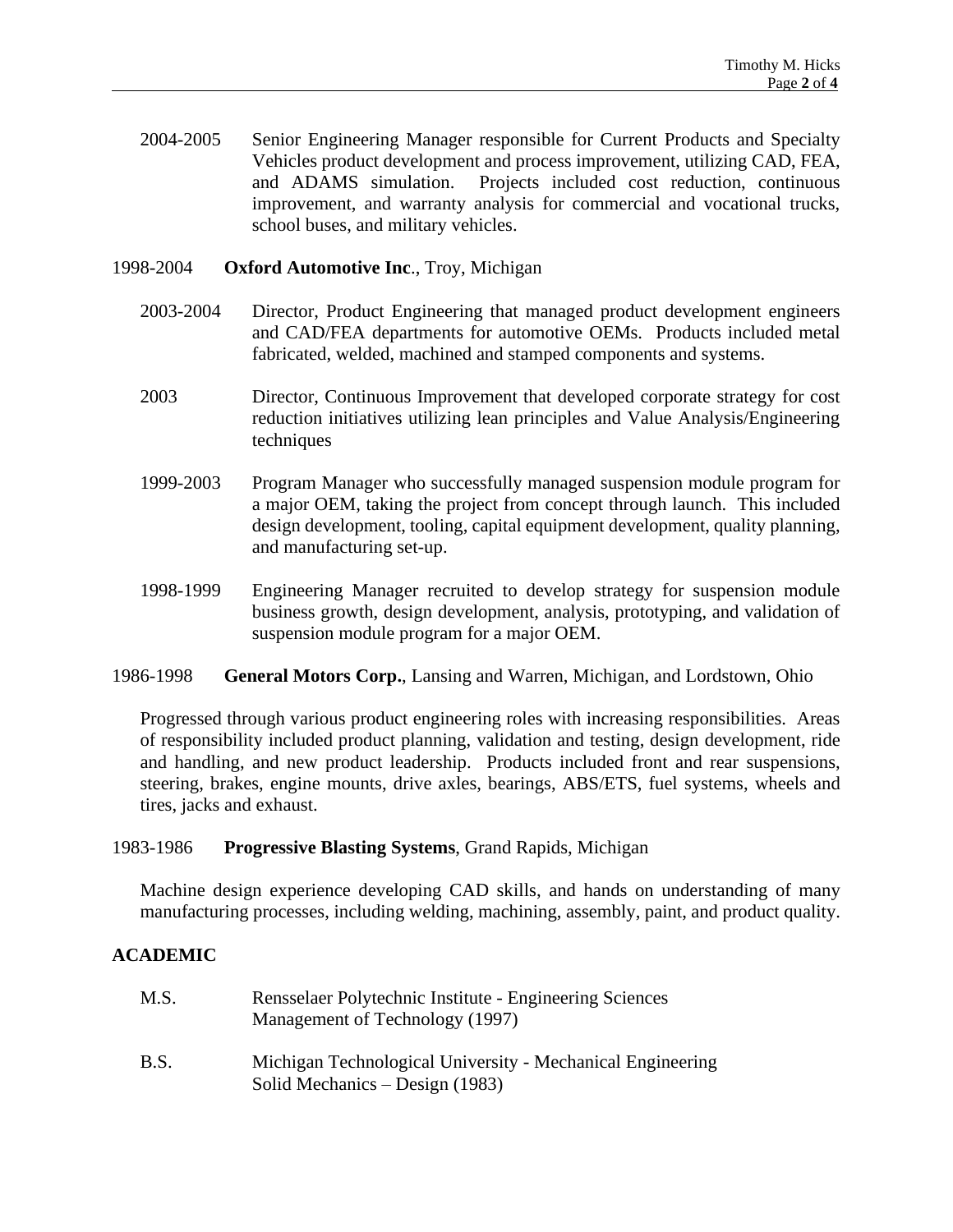## **CONTINUING EDUCATION**

- Reliability Forecasting, GM (1988)
- Vehicle Dynamics, Kettering (1990)
- Limit Handling, GM (1994)
- Commercial Tire Dynamics, Michelin (2009)
- Traffic Accident Reconstruction Methods, SAE (2010)
- Vehicle Crash Data Retrieval Technician Level 1 & 2, Northwestern University Center for Public Safety (2013)
- Vehicle Crash Data Retrieval Data Analyst, Northwestern University Center for Public Safety (2013)
- Vehicle Dynamics Basics for Off-Highway Trucks, SAE (2014)
- Reconstruction and Analysis of Motorcycle Crashes, SAE (2015)
- Operator Safety Training Program Forklift Class IV and V, OSHA (2020)
- Crash Investigation and Reconstruction Aerial Photogrammetrist, Northwestern University Center for Public Safety (2017)
- Applying Automotive EDR Data to Traffic Crash Reconstruction, SAE International, (2021)

## **COMPUTER SKILLS**

- CAD/FEA/CAE Tools
- ADAMS Simulation
- MS Office Suite

# **PROFESSIONAL REGISTRATION AND AFFILIATIONS**

- Professional Engineer, State of Illinois (License No.: 062-064524)
- Professional Engineer, State of Michigan (License No.: 6201059697)
- Professional Engineer, State of South Carolina (License No.: 30197)
- Professional Engineer, State of Texas (License No.: 131428)
- Professional Engineer, State of Wisconsin (License No.: 47825-6)
- American Society of Mechanical Engineers (ASME)
- Society of Automotive Engineers (SAE)
	- Chairman, Chicago Section (Current)
	- Crash Data Collection and Archiving Standards Committee (Current)
- National Society of Professional Engineers (NSPE)
- National Safety Council (NSC) Transportation Division (2016)